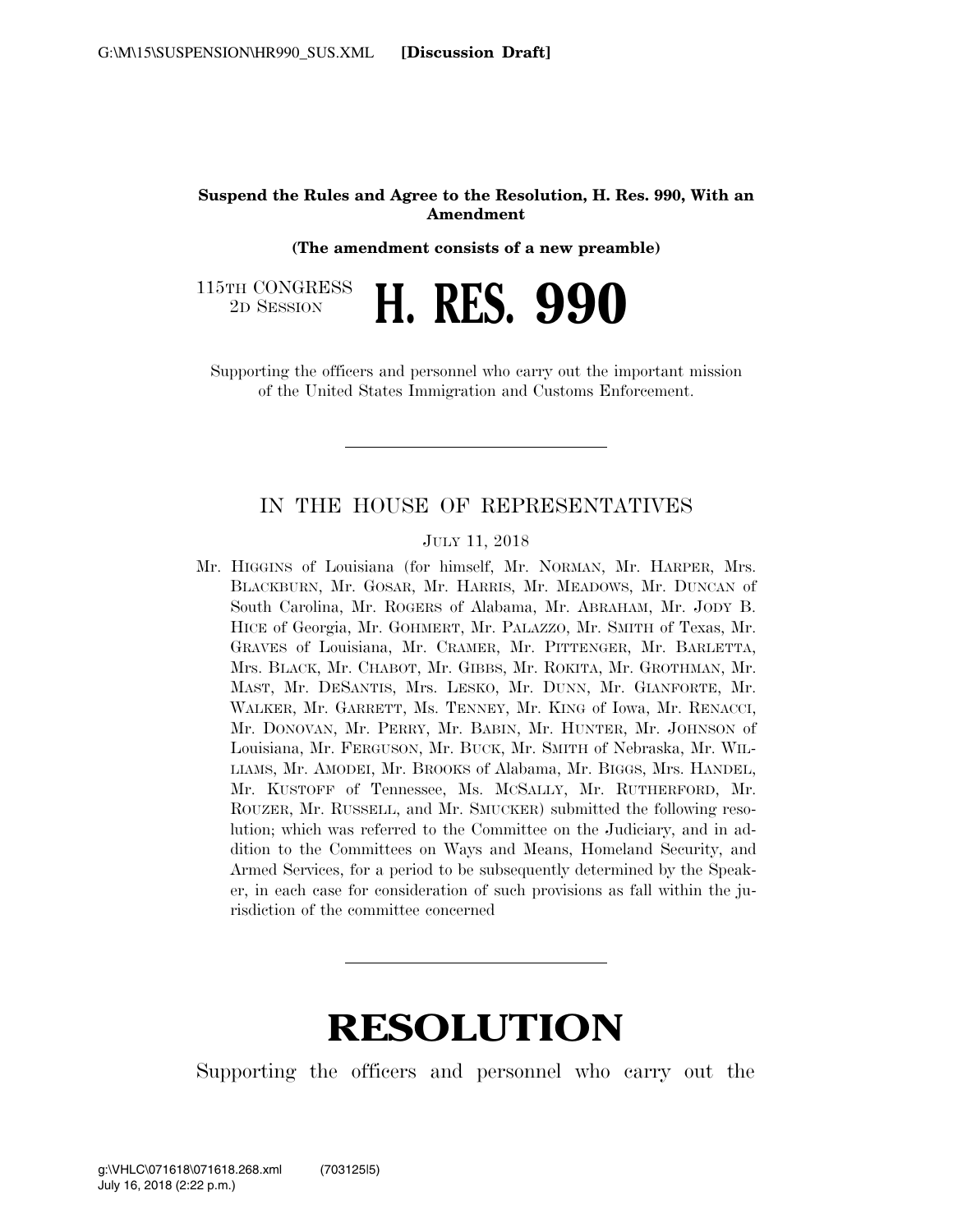$\mathfrak{D}$ 

important mission of the United States Immigration and Customs Enforcement.

- Whereas the national security interests of the United States are dependent on the brave men and women who enforce our Nation's immigration laws;
- Whereas abolishing United States Immigration and Customs Enforcement (ICE) would mean open borders because it would eliminate the main agency responsible for removing people who enter or remain in our country illegally;
- Whereas calls to abolish ICE are an insult to these heroic law enforcement officers who make sacrifices every day to secure our borders, enforce our laws, and protect our safety and security;
- Whereas abolishing ICE would allow dangerous criminal aliens, including violent and ruthless members of the MS–13 gang, to remain in American communities;
- Whereas during fiscal year 2017, ICE Enforcement and Removal Operations (ERO) arrested more than 127,000 aliens with criminal convictions or charges;
- Whereas ICE ERO made 5,225 administrative arrests of suspected gang members in fiscal year 2017;
- Whereas criminal aliens arrested by ICE ERO in fiscal year 2017 were responsible for more than—
	- (1) 76,000 dangerous drug offenses;
	- (2) 48,000 assault offenses;
	- (3) 11,000 weapon offenses;
	- (4) 5,000 sexual assault offenses;
	- (5) 2,000 kidnapping offenses; and
	- (6) 1,800 homicide offenses;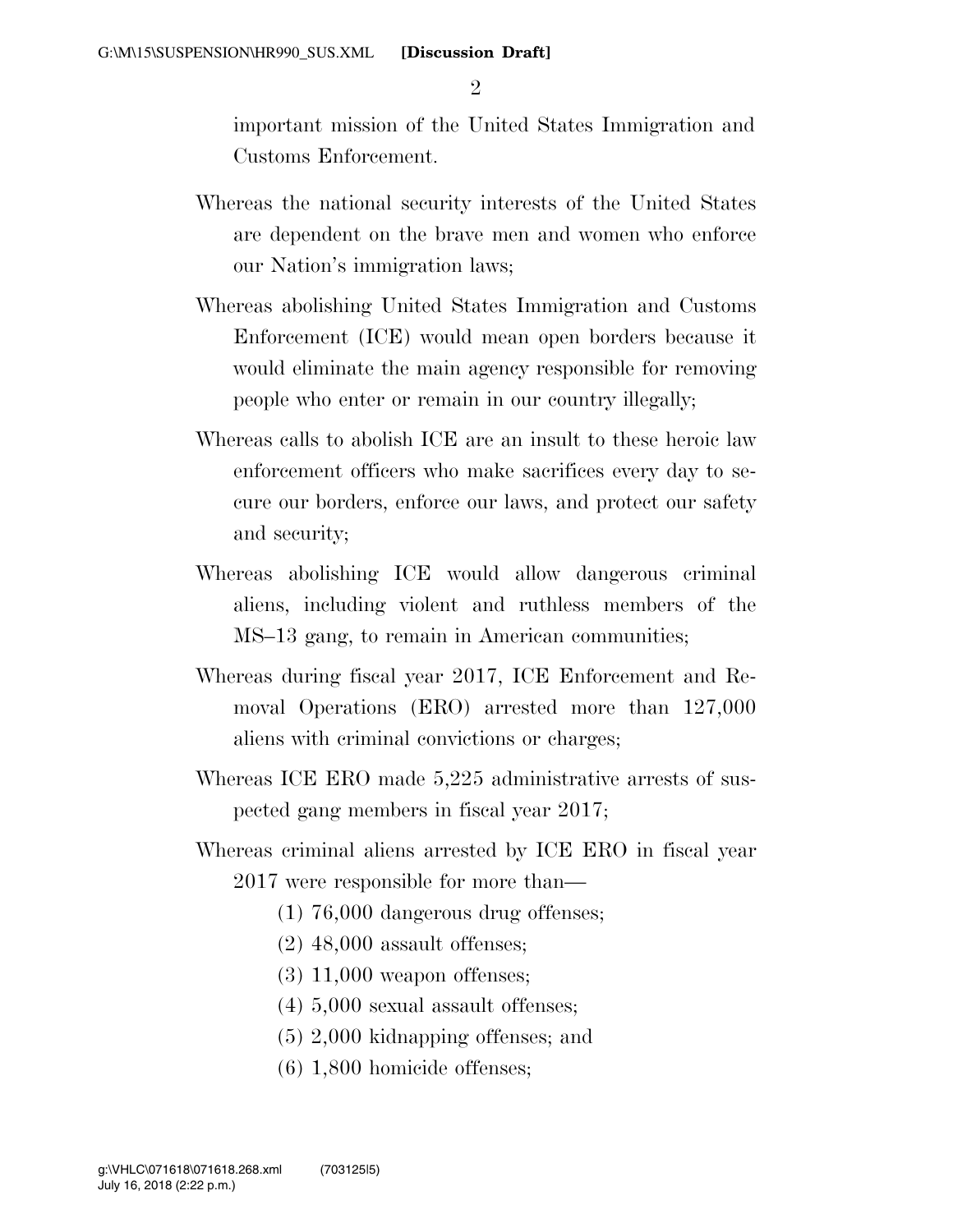3

- Whereas ICE Homeland Security Investigations made 4,818 gang-related arrests in fiscal year 2017;
- Whereas ICE identified or rescued 904 sexually exploited children;
- Whereas ICE identified or rescued 518 victims of human trafficking;
- Whereas abolishing ICE would mean that countless illegal aliens who could pose a threat to public safety would be allowed to roam free instead of being removed from American soil;
- Whereas abolishing ICE would mean more dangerous illegal drugs flowing into our communities, causing more Americans to needlessly suffer;
- Whereas ICE plays a critical role in combatting the drug crisis facing our Nation;
- Whereas ICE seized more than 980,000 pounds of narcotics in fiscal year 2017, including thousands of pounds of the deadly drugs fueling the opioid crisis;
- Whereas ICE seized 2,370 pounds of fentanyl and 6,967 pounds of heroin in fiscal year 2017;
- Whereas ICE logged nearly 90,000 investigative hours directed toward fentanyl in fiscal year 2017;
- Whereas abolishing ICE would leave these drugs in our communities to cause more devastation;
- Whereas abolishing ICE would mean eliminating the agency that deports aliens that pose a terrorist threat to the United States;
- Whereas ICE was created in 2003 to better protect national security and public safety after the  $9/11$  terrorists ex-